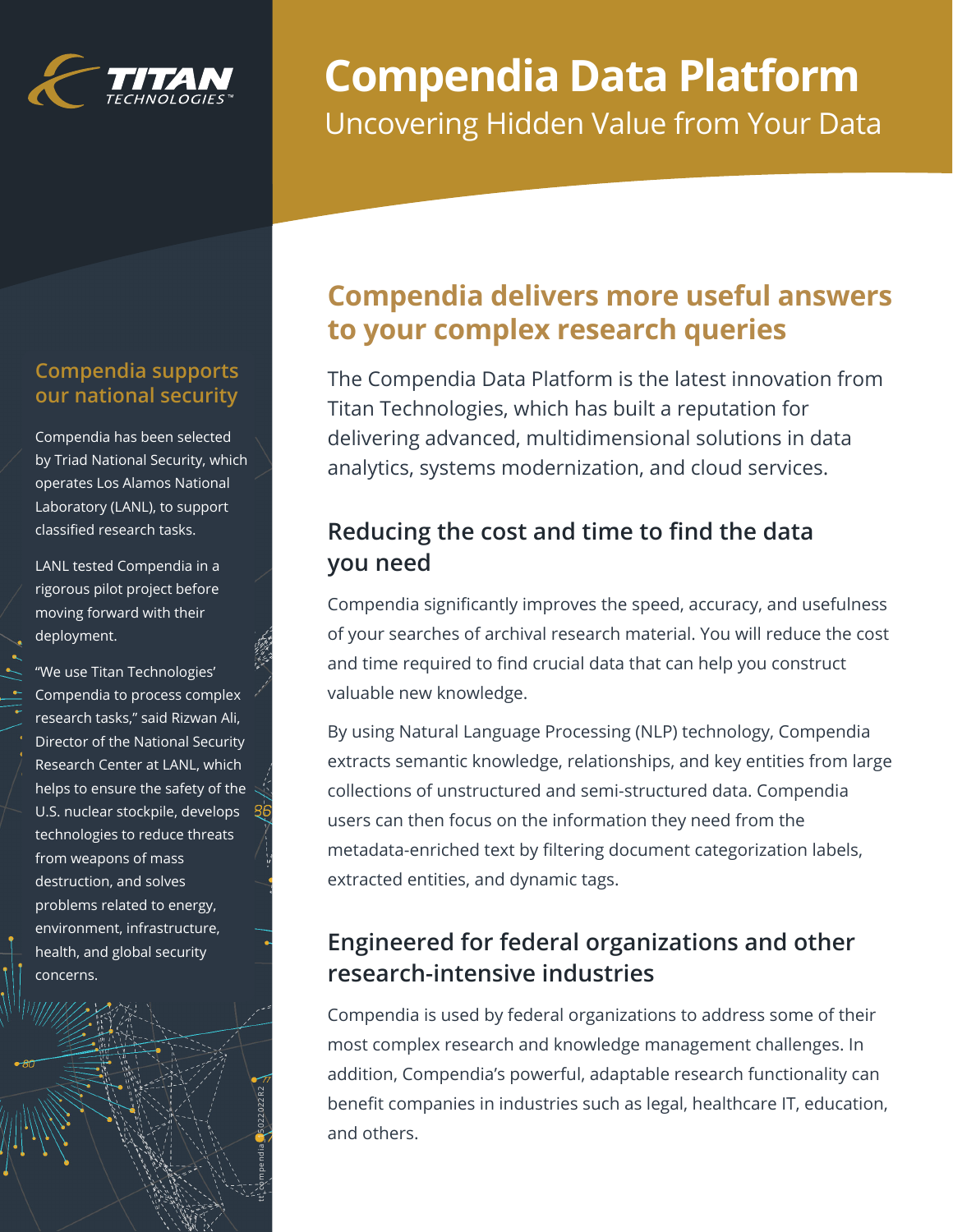## **How Your Organization Can Benefit from Compendia**

Compendia improves the results of complex research queries by providing:

#### **Customized technology for your research needs**

Our experienced and cleared systems and software engineers and data scientists collaborate with you to integrate source systems, devise analog to digital conversion workflows, develop linguistics packages and other analytics, and tailor the Compendia UI as needed to address your complex research and intelligence analysis requirements. The result is that Compendia can enable government customers to achieve missions and outcomes that could not be completed otherwise.

#### **Detection of hidden meaning within the data**

Compendia's Natural Language Processing (NLP) and Natural Language Understanding (NLU) technology draws connections between seemingly disparate ideas. The NLP engine contains a knowledge graph with millions of links between approximately 450,000 concepts, thus generating more precise search results that capture language use in context. For instance, if the word "plant" appears in a technical article, Compendia can infer whether it is referring to gardening, a manufacturing facility, or the implantation of an idea.

#### **Deeper analysis of data correlation**

Our core data science approach is based on knowledge graph methodologies, where the attributes, features, and entities collected are nodes correlated by data-rich links in the graph environment. Compendia's analytics are focused on the relationship between any subset of nodes based on edge attributes or features (colocation, inferred topics, temporal reference, information exchange, etc.).

#### **Expanded base of searchable documents**

Compendia searches through multiple data sources and delivers the results through a single interface. By using an ML-based optical character recognition (OCR) technology, Compendia automatically extracts text and metadata from a variety of source systems, databases, records management, and content management systems. Compendia then uses AI and ML processes to apply NLP and NLU to the content.

#### **Faster time to discovery**

Compendia makes searching and finding relevant documents quick and efficient by enabling precision search and recall across multiple, typically siloed, systems. The solution uses ML to automatically and accurately generate metadata, significantly reducing or eliminating the time needed for your staff to create metadata.

#### **Fully secure access**

Appropriate security protocols control visibility both to the metadata against which searches are conducted and to the documents in the source systems. In fact, Compendia was actually purpose-built for intelligence and law enforcement users, and can recognize and extract a variety of security markings.

#### **Easier user experience**

A unified gateway with a user-friendly interface provides a single point of access for end users to perform integrated precision search and recall against a variety of different source systems.

#### **For more information, contact:**

**Robert Buntz** | Senior Director, Digital Transformation robert.buntz@titantechnologies.com | p. 831.332.1468



#### **About Titan Technologies**

Titan Technologies, which includes its wholly owned subsidiaries TelaForce, LLC and Titan Facilities, Inc., designs, integrates, and manages innovative solutions and software applications. Titan Technologies provides advanced information technology solutions and services in the areas of digital business transformation, customer care, security and communications infrastructure, and infrastructure modernization and management.

www.titantechnologies.com